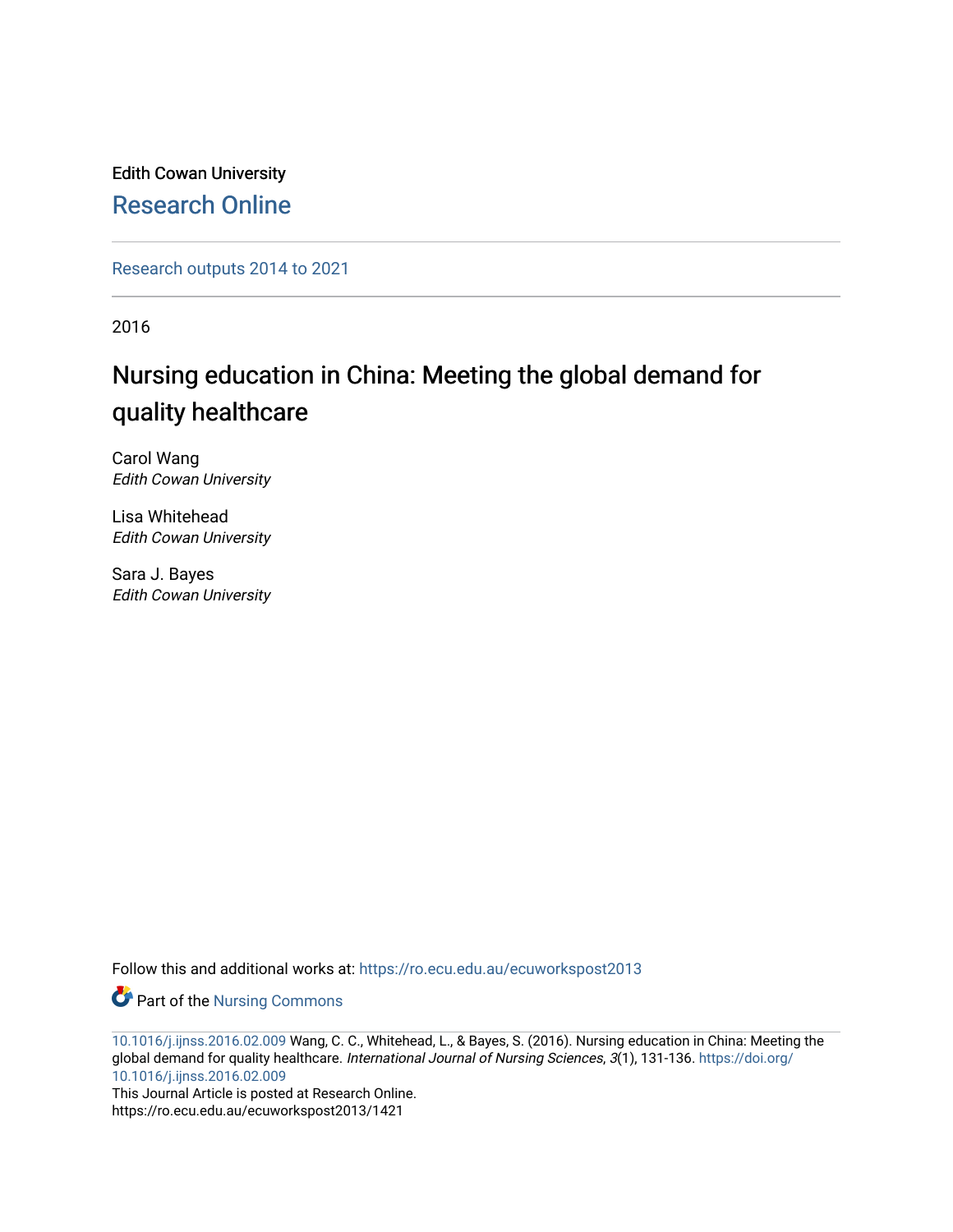

# Review

# Nursing education in China: Meeting the global demand for quality healthcare



# Carol Chunfeng Wang\* , Lisa Whitehead, Sara Bayes

School of Nursing and Midwifery, Edith Cowan University, Perth WA 6027, Australia

#### article info

Article history: Received 19 August 2015 Received in revised form 18 November 2015 Accepted 2 February 2016 Available online 8 February 2016

Keywords: China Nursing education Globalisation Global healthcare Transcultural nursing

# **ABSTRACT**

With a predicted global nursing shortage, ensuring the provision of quality healthcare has become a pressing concern. In China, these concerns include the need to produce nurses trained to a level to support advancing nursing practice and a healthcare system that supports the growth and retention of nurses in China.

This paper argues that the standard of nursing education in China plays a crucial role in preparing graduates to meet the health demands of China's growing population and the role that China can play into the future in the global progression of nursing. Collaboration between nursing authorities, educators, and legislators is required to support the progression of nursing worldwide.

Copyright © 2016, Chinese Nursing Association. Production and hosting by Elsevier B.V. This is an open access article under the CC BY-NC-ND license [\(http://creativecommons.](http://creativecommons.org/licenses/by-nc-nd/4.0/) [org/licenses/by-nc-nd/4.0/\)](http://creativecommons.org/licenses/by-nc-nd/4.0/).

### **Contents**

| 2. |  |  |  |  |
|----|--|--|--|--|
|    |  |  |  |  |
|    |  |  |  |  |
|    |  |  |  |  |
| 3. |  |  |  |  |
|    |  |  |  |  |
|    |  |  |  |  |
|    |  |  |  |  |
|    |  |  |  |  |
|    |  |  |  |  |
|    |  |  |  |  |

Corresponding author.

<http://dx.doi.org/10.1016/j.ijnss.2016.02.009>

E-mail addresses: [c.wang@ecu.edu.au](mailto:c.wang@ecu.edu.au) (C.C. Wang), [l.whitehead@ecu.edu.au](mailto:l.whitehead@ecu.edu.au) (L. Whitehead), [s.bayes@ecu.edu.au](mailto:s.bayes@ecu.edu.au) (S. Bayes). Peer review under responsibility of Chinese Nursing Association.

<sup>2352-0132/</sup>Copyright © 2016, Chinese Nursing Association. Production and hosting by Elsevier B.V. This is an open access article under the CC BY-NC-ND license ([http://creativecommons.org/licenses/by-nc-nd/4.0/\)](http://creativecommons.org/licenses/by-nc-nd/4.0/).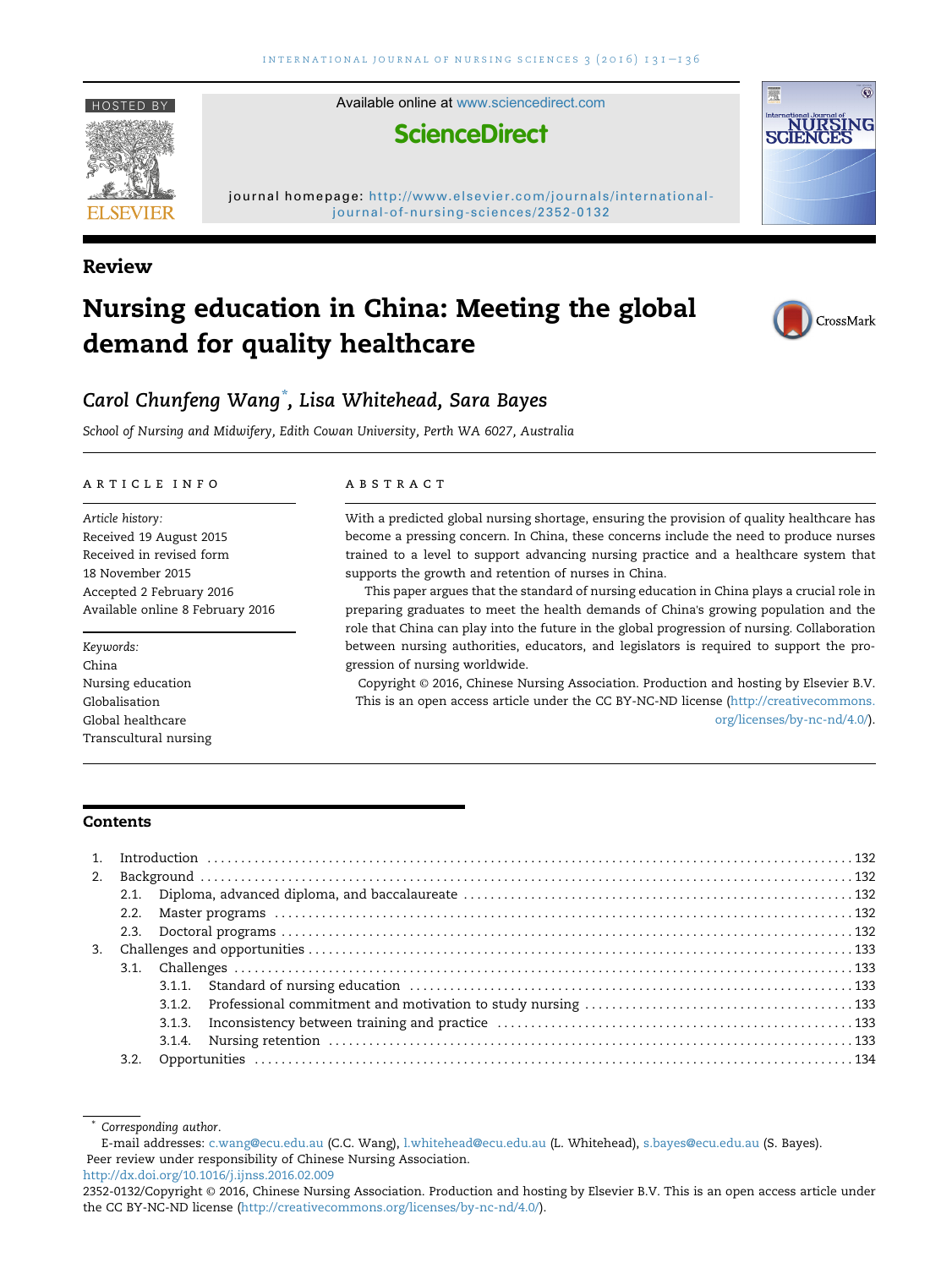# 1. Introduction

China represents approximately one-fifth of the world's population. It is a nation with an increasing number of older residents and a severe nursing shortage [\[1,2\]](#page-5-0). To accommodate the growing demands for quality and accessible healthcare, China is undertaking significant healthcare reforms [\[3\]](#page-5-0). The success of these reforms will be influenced by a number of factors including China's social, political and economic development. The capacity of China's nurses to meet increasing healthcare needs and the retention of nurses in the Chinese healthcare system are also both integral to China's healthcare and future development. The evidence suggests that nursing education and scope of practice in China each require development to meet the demands  $[4,5]$  and an increasing number of nurses are seeking overseas employment  $[6-8]$  $[6-8]$  $[6-8]$ .

There is scant literature available which focuses on nursing education in China. This paper seeks to contribute to knowledge in this area with a focus on the current status of nursing education in China, the challenges in nursing education; strategies to address those challenges and initiatives to support accessible and high quality healthcare.

# 2. Background

#### 2.1. Diploma, advanced diploma, and baccalaureate

Nursing education in China comprises three levels: Diploma; Advanced Diploma; and Baccalaureate Degree. The Diploma is offered by schools of health with graduates drawn from junior high schools and enrolment is for a three-year nursing program designed to teach technical skills. The Advanced Diploma is offered by colleges and universities with graduates drawn from high schools and schools of health; enrolment is for a three-year associate nursing program offering general training alongside nursing theory and skills. The Baccalaureate Degree is offered by universities for graduates drawn from high schools and Diploma programs; students enrol in a five-year Bachelor of Nursing program providing a broad nursing foundation with associated sciences. This program equips students to work at an advanced level of nursing in higher ranking hospitals or in management positions [\[2,9,10\]](#page-5-0).

Since 1992, however, there has been a push for nurses to advance their nursing qualification from Diploma level to Baccalaureate level [\[11\]](#page-5-0). The incentive for this is closely linked with career progression and more students now seek a higher level qualification through university-based training. As a consequence, Diploma level training is gradually being phasing out. Nearly half of all nurses educated in China are now qualified with an Advanced Diploma or above, although there are still some nurses who will qualify with a Diploma [\[2\]](#page-5-0). Currently, over 38.8% of practising nurses hold a university Advanced Diploma and 8.9 an undergraduate or graduate qualification [\[10\]](#page-5-0).

Despite the differences in nursing qualification levels, all nursing graduates are required to pass National Nurse Qualification Examination (NNQE) before they are registered to practice nursing [\[4,11\].](#page-5-0)

From its inception, nursing education in China adopted the bio-medical model [\[2\]](#page-5-0). A study that examined Baccalaureate nursing programs in China revealed that these were a direct replica of the medical training curriculum. The only identifiable differences appeared to be that subject titles were suf-fixed with the word 'nursing' in place of the word 'medical' [\[12\]](#page-5-0). Presently, there is a move away from a curriculum framework with a medical focus to one that draws on a nursing process oriented model [\[13\]](#page-5-0). Nursing educators and educational bodies are supportive of this move. In addition to this shift of focus, nursing program design studies are currently in the process of examining the pedagogical model of problem-solving and role-play centred learning to help facilitate the application of theoretical knowledge to clinical nursing practice [\[4\].](#page-5-0)

### 2.2. Master programs

In the period  $2005-10$ , there was a five-fold increase in the number of students enrolled in Master of Nursing programs in China. This increase elevated the number of enrolled students to approximately 600 [\[14\]](#page-5-0). The Master of Nursing programs facilitate the development of expertise in either clinical practice or in research [\[15\].](#page-5-0) However, literature surrounding China's Master of Nursing curriculum development in the years 1991-2011 indicates that the Master of Nursing course does not focus exclusively on professional nursing [\[16\]](#page-5-0). Due to the paucity of research informing China's nursing education and practice, the Master of Nursing course instead draws heavily on the medical-focused curriculum and includes other areas of study such as political theory, English language, and statistics  $[16-19]$  $[16-19]$ . This is not the case in Master of Nursing courses in Western countries such as Australia [\[20\].](#page-5-0)

# 2.3. Doctoral programs

Doctoral nursing programs in China are a relatively recent phenomenon. However, in the 5 years since the first Doctoral program was instituted in 2003, the number of programs has grown to 22 [\[21\].](#page-5-0) The Doctoral nursing programs aim to train nurses in education, research, and management. Currently,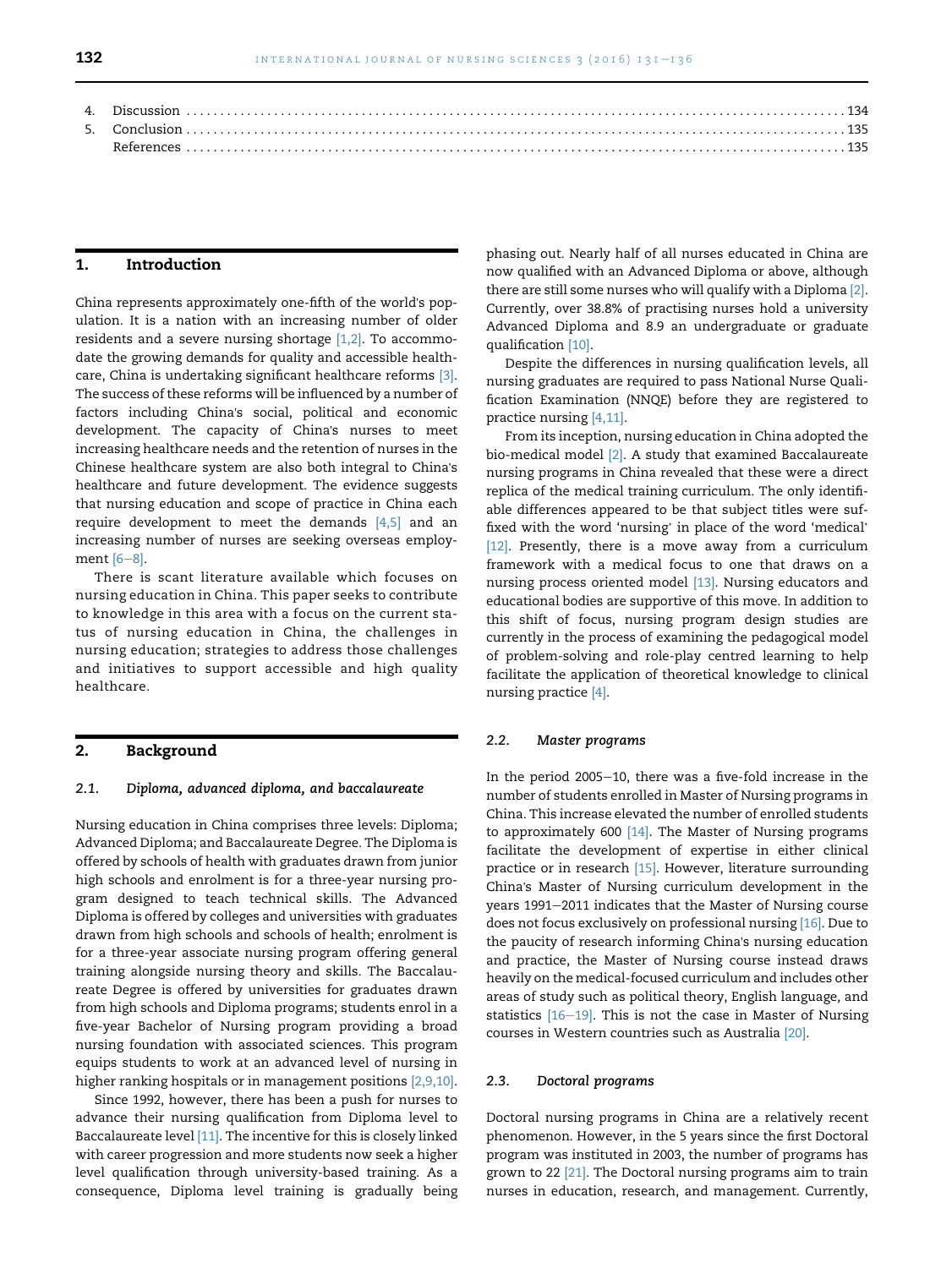there are two types of Doctoral nursing programs in China: PhD by research and the clinical doctorate.

Students enrolled in doctoral programs are able to focus their research on nursing management, nursing education, clinical practice, a specialised clinical field, community nursing, or mental health nursing [\[22\].](#page-5-0) Enrolment in Doctoral programs is challenging for nurses for two reasons: there is a shortage of current nursing-oriented learning resources [\[23\],](#page-5-0) and a shortage of qualified nursing professionals to supervise postgraduate students [\[15,24\]](#page-5-0). Although supervisors may be experts in their own fields, their expertise may not be relevant or transferrable to the field of nursing.

In line with the increasing focus on advanced nursing practice and training in other countries, China's goal is to develop its own specialised and advanced nursing programs. The development of these programs is, however, still in its infancy. As there is a tendency for the interpretation of the definition and role of advanced nursing practice to be generated in China at a local level, there is no singular national definition of what constitutes 'advanced nursing practice'. This lack of unity has led to confusion and heated debate within nursing education [\[15\]](#page-5-0).

Without an advanced scope of nursing practice, the educational content of Masters and Doctoral nursing programs cannot be mapped against advanced practice competencies and nurses on these programmes cannot be supported to develop advanced practice through clinical placements [\[15\].](#page-5-0) As with Diploma, Advanced Diploma and Baccalaureate nursing programs, Master and Doctoral nursing programs draw heavily on the medical curriculum.

# 3. Challenges and opportunities

Whilst nursing education in China is progressing there are many challenges [\[4\]](#page-5-0). These are discussed in the following section.

# 3.1. Challenges

#### 3.1.1. Standard of nursing education

With the increased focus on nursing education in China, there has been a concomitant rise in the number of undergraduate nursing program providers. Where national standards for pre and post-registration nursing education do not exist, inconsistencies in learning objectives and curricula exist across China [\[25,26\].](#page-6-0) As a consequence, the content of courses varies greatly even at a local level amongst schools of nursing [\[16,18,20\],](#page-5-0) further compounded by a paucity of educational initiatives and evaluation to support university level curriculum development [\[16\]](#page-5-0).

# 3.1.2. Professional commitment and motivation to study nursing

Research suggests that not all students enrolled in nursing programs choose nursing as their first option for study and, as a result, their professional commitment towards studying nursing can be tenuous [\[27\].](#page-6-0) Prior to sitting the national university entrance exam, students in China must indicate a major field of study on their preference list. If the student's exam score does not meet the entrance requirement for their selected major, the student risks being allocated another major in an area of little or no interest to them. The consequence of not achieving an appropriate entrance score is that a student with, for example, a first preference for music or art, may find themselves enrolled in a nursing program. Without the necessary motivation to undertake a career in nursing and without the dedication necessary to cope with the demands, students can become discouraged and frustrated. Research indicates that these factors may determine whether students continue with their nursing course and suggests large numbers of graduates pursue another field [\[4\]](#page-5-0).

The lack of motivation to take up nursing as a profession is a major concern in China. In 2010, only 16.4 per cent of university nursing graduates selected nursing as their first choice major. The remaining number of graduates (83.6 per cent) had originally chosen other majors but failed to attain the necessary entry level requirements. Students who do have an interest in nursing but are from socially and economically disadvantaged backgrounds, meanwhile, often forego their interest in favour of professions with better wage prospects [\[28\].](#page-6-0) On entering a nursing program, students can become disillusioned when they realise a nurses' salary is lower than those of other professions. The fact that there are notably fewer scholarships opportunities for nursing compared to other majors also compounds the problem [\[15\].](#page-5-0)

#### 3.1.3. Inconsistency between training and practice

The disjunct between best practice advocated through university education and the reality of clinical practice has been cited as a reason for leaving nursing  $[3]$ . Much of the course content that students learn in their nursing course is not applied in clinical settings. For example, hospitals use a functional nursing model rather than the nursing-process model advocated during training [\[3\]](#page-5-0) and clinical supervisors and preceptors have expressed feeling that students display too much theoretical knowledge and lack 'real' nursing skills [\[3\]](#page-5-0).

Clinical placement, which requires students' full-time attendance with hospital-based preceptors, is more beneficial to hospitals than to students. In hospitals, students are used to absorb the high workload, instead of being able to consolidate their learning through clinical practice under supervision while being supported to become safe practitioners. Research has found that nursing students report feeling overburdened by the workload and working conditions when on clinical placement [\[4\].](#page-5-0)

#### 3.1.4. Nursing retention

Running in tandem with the need to improve nursing education in China is the critical need to increase the number of practicing nurses. By 2011, there were around 862 Diploma programs, 307 Advanced Diploma programs, 192 Baccalaureate programs, 65 Masters programs, and 10 Doctoral programs in China [\[26\].](#page-6-0) While taking into account the increasing number of graduates from these programs, there were still around 346,000 fewer nurses than required across China [\[23\].](#page-5-0)

Due to the large land mass, large population and lack of retention in nursing, China's nursing shortage is more severe than in most developed countries [\[3\]](#page-5-0) and is getting worse. In 2010, China's population was 1.3 billion with only 2.18 million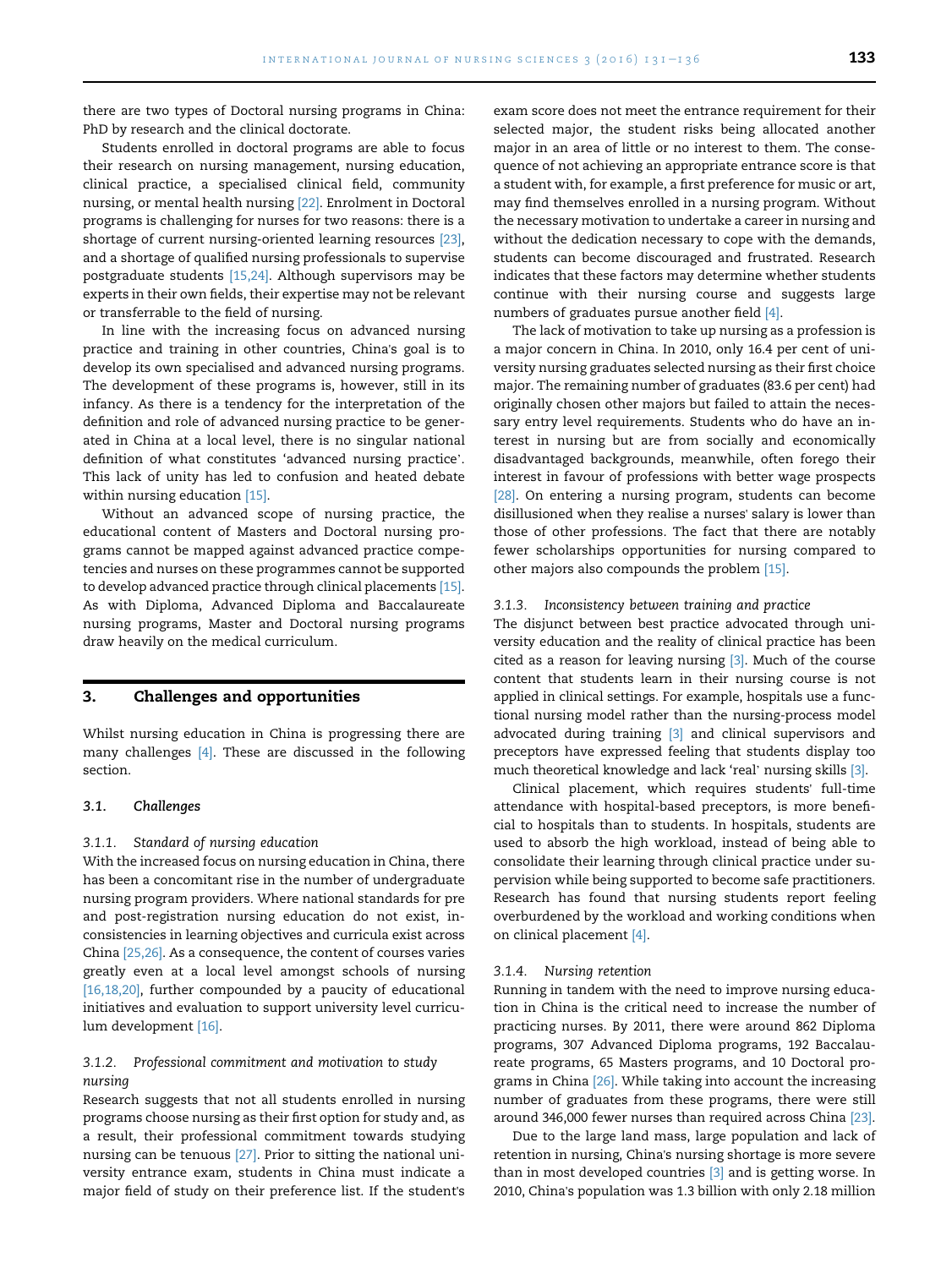nurses [\[26\]](#page-6-0), a ratio of 1000:1.6, and an improvement on the ratio of 1000: 1.25 in 2015 [\[29\].](#page-6-0) A significant factor affecting the number of available nurses is the rate of retention. Despite an increase in the number of nursing students and graduates, several issues impact on their decision to remain in the nursing profession [\[2,30\]](#page-5-0). One of the factors influencing nursing retention rates are the nature of contracts offered to graduates. Only a small number of graduates are hired as permanent staff with the majority of graduates placed on temporary contracts [\[6\]](#page-5-0). This leads to instability and uncertainty amongst the nursing workforce. As a result, many graduates leave China to take up nursing opportunities in other countries [\[31\]](#page-6-0).

The low professional status of nursing is another issue affecting retention. A limited understanding of the nature of nursing and the role of nurses exists among public, patient, and doctor. In part this can be attributed to the fact that nurses perform many non-nursing tasks. For example, very often nurses have to chase up patient admission fees. In China, nurses are traditionally viewed as submissive and passive and subservient to doctors. The following Chinese adage illustrates this point: 'The doctor's mouth; the nurse's legs' [\[2\]](#page-5-0). This weak professional identity undermines the future of nursing.

### 3.2. Opportunities

With every challenge comes opportunity. The development of nursing education is increasingly supported by China's policy and regulations. The Ministry of Education's Instructional Committee for Nursing Education (ICNE) was founded in 2007 and is responsible for nursing program accreditation. Under the requirements of the committee, all full-time nursing courses offered have to attain course accreditation [\[4\]](#page-5-0), however, there are no national standards for course accreditation that course must meet. The current Nurse Act (2008) was implemented in 2008 to support the progression of the nursing profession, and provides a legal basis for the enforcement of safe practice; it also stipulates the definition of nursing and nurse's rights [\[4\]](#page-5-0). These rights include equal work and equal pay, participation in continuing education, and encouraging patient advocacy that supports nurses to question medical prescriptions when there is doubt about the efficacy of the prescribed treatments [\[32\].](#page-6-0)

In 2011, the nursing discipline was awarded first-class subject status by the state council  $[33]$  and as a consequence, nursing as a discipline is now enjoying an increasingly independent status. This change, however, has brought about demands for certain criteria to be met to enable nursing to claim its own unique body of knowledge and prepare nurses to practice at an advanced level in order to improve health outcomes. Some of these demands include the call for academic institutions to produce high level nursing research and teaching materials, to inform evidence-based practice [\[4\]](#page-5-0).

# 4. Discussion

There is a strong link between quality nursing education and health outcomes  $[34]$ . Nursing education therefore is a fundamental component in China's healthcare reform. This paper asserts that quality nursing education enables nurses to be credible-players in the future domestic and global healthcare labour market.

This paper argues that although some positive changes have occurred to help position nursing more favourably, China's nursing education still requires extensive reform in order to contribute to improving the quality of healthcare services. This is particularly pertinent today given the focus of the Chinese government, policymakers, and educational bodies which are currently making a considerable effort to address the challenges facing students at the further and higher education levels, and to expand opportunities for study [\[16,20\].](#page-5-0)

This paper also argues for an evidence-based approach to nursing education, a standardised curriculum, the use of upto-date nursing resources, modified pedagogical approaches, adequately resourced research opportunities, employerfunded professional development for nursing staff [\[2,4,12,15\]](#page-5-0), and for a focus on enhancing out-dated public perceptions of nursing roles to attract students to nursing and thereby to improve nursing retention rates.

The course content in nursing programs and the pedagogical approaches used to educate students are important factors in preparing nurses to be adequately trained to cope with the healthcare demands in China. As previously discussed, one example of how the course content could be improved is to change the nursing curriculum from a biomedical model to a nursing-oriented model, and shift the focus away from disease treatment and towards disease prevention and health rehabilitation [\[4,29\].](#page-5-0)

By implementing changes to both nursing education and legislation surrounding nursing, there is greater potential for the profession to be more highly valued within the Chinese healthcare system. If knowledge and ideas are exchanged and resources freely shared within global nursing communities, such as Australia, there is greater opportunity for the public profile of nursing to be enhanced in China. To support improvements to nursing education and legislation, it is vital that research is undertaken. The current practice of employing doctors as educators and advisors in nursing programs should be re-evaluated. This is particularly the case for Doctoral nursing programs. It is critical that opportunities are created for Chinese nurses to take up positions as educators in the future. This move would support the nurse-oriented model of learning. It would also help facilitate the transmission of theoretical knowledge, skills and attitudes by educators with direct experience in the field. By elevating the status of trained nurses and by valuing the contribution they can make to the profession, education standards could be improved, retention rates could be increased, and the need for ongoing professional development could be seen as integral to maintaining high standards of healthcare practice. Again, Australia is a perfect example of a country that has made these moves and is enjoying the benefits.

In line with the current status of nursing education and the need to comply with international standards, nursing programs in China are in need of accreditation standards that support the foundations for transcultural nursing into the future [\[25\]](#page-6-0). This involves broadening the horizon of nursing to include a global perspective: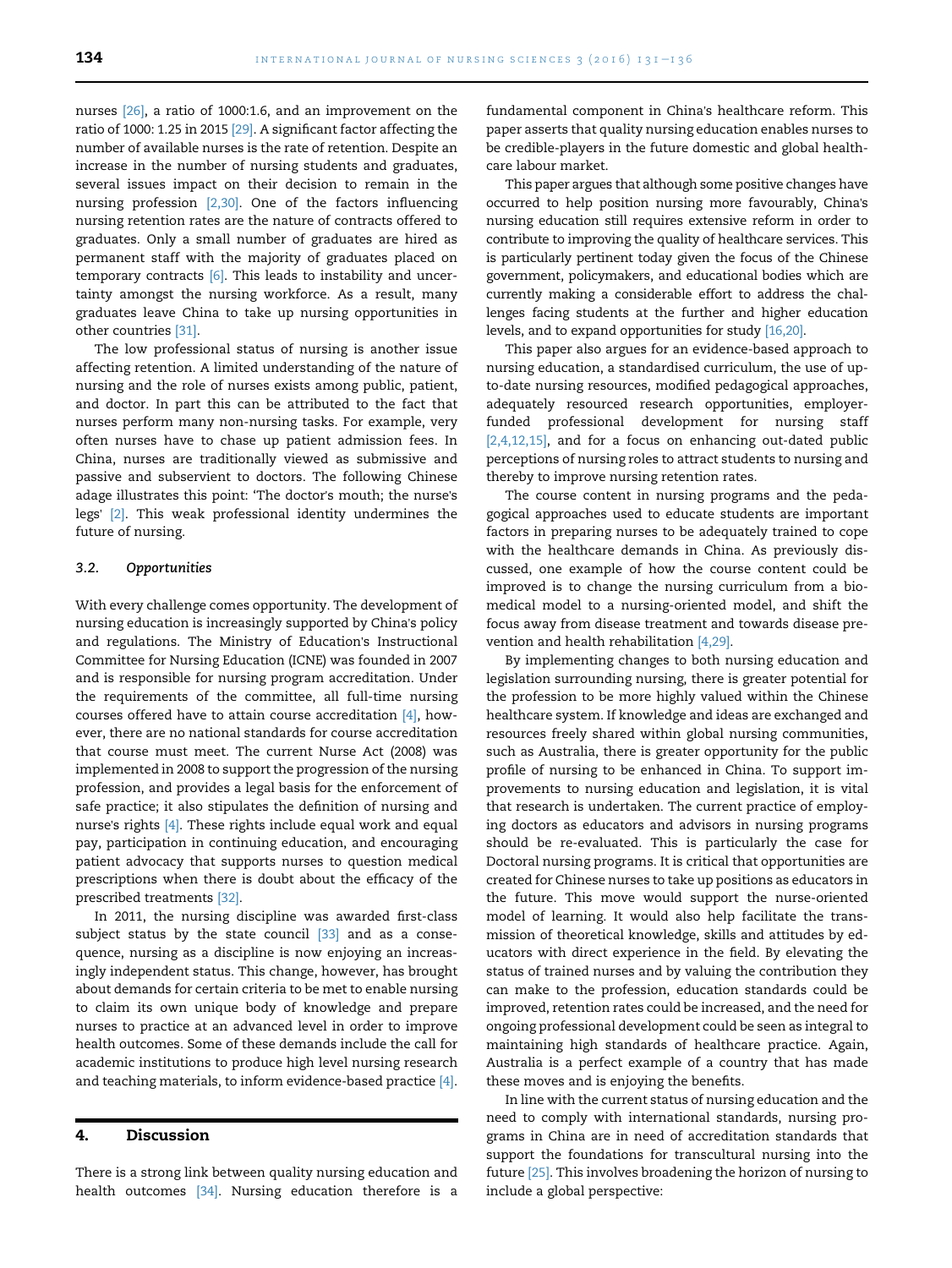<span id="page-5-0"></span>Globalisation of transcultural nursing means that nurses must expand their world view from a local or narrow perspective to a world view of nursing which shows concerns for and interest in diverse cultures and how to function in transcultural nursing contexts. It also means conceptualising the ways nurses would be able to meet the diverse human care needs of strangers who seek nursing services and to educate nurses to be culturally competent in different nursing contexts [\[35\]](#page-6-0).

To better prepare nurses to work within a globalised health system, China's nursing programs should include subjects for example, on international health, culturally competent care, awareness of global nursing working conditions and health system infrastructure, and health professional migration. This would prepare Chinese nursing students to better manage within a domestic and globalised nursing workforce.

Being part of a wider network is well known to facilitate innovation [\[36\]](#page-6-0). China's nursing educational bodies should thus form strategic partnerships to share nursing knowledge and exchange information and best practices nationally and internationally. Sustainable global knowledge networks and the open exchange of curriculum innovation based on learning outcomes should be promoted. Continued investment in nursing education should become a national and international priority.

If China is to become a global player in the field of nursing, it must progress in parallel with international standards and trends. Supporting global communication and providing international links are important for the development of nursing practice worldwide [\[26\]](#page-6-0). China's experience of nursing education and the knowledge accrued would be relevant to other developing and developed countries.

With the predicted nursing shortage [\[37,38\],](#page-6-0) the adequate provision of healthcare worldwide has become a challenge. There is, consequently, an urgent need for the provision of nursing education that generates and supports a safe and effective nursing workforce [3,4,13,23,26,29,39,40].

# 5. Conclusion

Nursing education in China must move towards collaborative learning with other countries to be able to more effectively contribute to the global nursing community. This paper has discussed the current status of nursing education in China and proposed strategies that could address the challenges it presents. There is also value in Chinese nursing authorities, educators, and legislators working together in a collaborative union of expertise in order to support the international progression of nursing.

This article is based on literature published in English only. Articles published in Chinese languages on nursing education in China have not been included. Whilst it is anticipated that the key issues raised in this review would not change, further detail may be gained through the inclusion of literature published in Chinese languages. Future reviews could include publications in the Chinese literature to generate a more comprehensive overview.

#### references

- [1] [Deloitte Touche Tohmatsu Limited. 2014 Global health care](http://refhub.elsevier.com/S2352-0132(15)30029-6/sref1) [outlook: shared challenges, shared opportunities \(Report\). 2014.](http://refhub.elsevier.com/S2352-0132(15)30029-6/sref1)
- [2] [Eddins EE, Hu J, Liu H. Baccalaureate nursing education in](http://refhub.elsevier.com/S2352-0132(15)30029-6/sref2) [China: issues and challenges. Nurs Educ Perspect](http://refhub.elsevier.com/S2352-0132(15)30029-6/sref2) [2011;32:30](http://refhub.elsevier.com/S2352-0132(15)30029-6/sref2)-[3.](http://refhub.elsevier.com/S2352-0132(15)30029-6/sref2)
- [3] [Zhu J, Rodgers S, Melia KM. The impact of safety and quality](http://refhub.elsevier.com/S2352-0132(15)30029-6/sref3) [of health care on Chinese nursing career decision-making. J](http://refhub.elsevier.com/S2352-0132(15)30029-6/sref3) [Nurs Manag 2014;22:423](http://refhub.elsevier.com/S2352-0132(15)30029-6/sref3)-[32](http://refhub.elsevier.com/S2352-0132(15)30029-6/sref3).
- [4] [Wong F, Zhao Y. Nursing education in China: past, present](http://refhub.elsevier.com/S2352-0132(15)30029-6/sref4) and future. J Nurs Manag  $2012;20:38-44$ .
- [5] [Wang CC, Geale SK. The power of story: narrative inquiry as](http://refhub.elsevier.com/S2352-0132(15)30029-6/sref5) [a methodology in nursing research. Int J Nurs Sci](http://refhub.elsevier.com/S2352-0132(15)30029-6/sref5) 2015:2:195-[8.](http://refhub.elsevier.com/S2352-0132(15)30029-6/sref5)
- [6] [Hu F, Liu Y. The investigation of contract nurses](http://refhub.elsevier.com/S2352-0132(15)30029-6/sref6)' job [satisfaction. Chin Health Serv Manag 2005;4:217](http://refhub.elsevier.com/S2352-0132(15)30029-6/sref6)-[9](http://refhub.elsevier.com/S2352-0132(15)30029-6/sref6).
- [7] [Wang CC, Andre K, Greenwood KM. Chinese students](http://refhub.elsevier.com/S2352-0132(15)30029-6/sref7) [studying at Australian universities with specific reference to](http://refhub.elsevier.com/S2352-0132(15)30029-6/sref7) [nursing students: a narrative literature review. Nurse Educ](http://refhub.elsevier.com/S2352-0132(15)30029-6/sref7) [Today 2015;35:609](http://refhub.elsevier.com/S2352-0132(15)30029-6/sref7)-[19](http://refhub.elsevier.com/S2352-0132(15)30029-6/sref7).
- [8] [Wang CC, Greenwood KM. Chinese nursing students](http://refhub.elsevier.com/S2352-0132(15)30029-6/sref8)' culture[related learning styles and behaviours: a discussion paper.](http://refhub.elsevier.com/S2352-0132(15)30029-6/sref8) [Int J Nurs Sci 2015;2:253](http://refhub.elsevier.com/S2352-0132(15)30029-6/sref8)-[8.](http://refhub.elsevier.com/S2352-0132(15)30029-6/sref8)
- [9] [Chan S, Wong F. Development of basic nursing education in](http://refhub.elsevier.com/S2352-0132(15)30029-6/sref9) [China and Hong Kong. J Adv Nurs 1999;29:1300](http://refhub.elsevier.com/S2352-0132(15)30029-6/sref9)-[7.](http://refhub.elsevier.com/S2352-0132(15)30029-6/sref9)
- [10] [Guo YH. Laying the foundation of nursing education](http://refhub.elsevier.com/S2352-0132(15)30029-6/sref10) [promoting national nursing development. In: 7th National](http://refhub.elsevier.com/S2352-0132(15)30029-6/sref10) [higher nursing education symposium on 12th May, 2012. Fu](http://refhub.elsevier.com/S2352-0132(15)30029-6/sref10) [Zhou, China; 2010](http://refhub.elsevier.com/S2352-0132(15)30029-6/sref10).
- [11] [Lin YH. Thinking of a way out of secondary specialized](http://refhub.elsevier.com/S2352-0132(15)30029-6/sref11) [nursing education. Health Vocat Educ 2011;29:75](http://refhub.elsevier.com/S2352-0132(15)30029-6/sref11)-[6 \(In](http://refhub.elsevier.com/S2352-0132(15)30029-6/sref11) [Chinese\).](http://refhub.elsevier.com/S2352-0132(15)30029-6/sref11)
- [12] [Sun J, Xu Y, Xu Z, Zhang J. Baccalaureate nursing education](http://refhub.elsevier.com/S2352-0132(15)30029-6/sref12) curricula in the People'[s Republic of China: status, issues and](http://refhub.elsevier.com/S2352-0132(15)30029-6/sref12) [reforms. Nurs Health Sci 2001;3:225](http://refhub.elsevier.com/S2352-0132(15)30029-6/sref12)-[35.](http://refhub.elsevier.com/S2352-0132(15)30029-6/sref12)
- [13] [Qin L, Han P. Essentials of national nurse practicing](http://refhub.elsevier.com/S2352-0132(15)30029-6/sref13) [qualifications examination. Beijing: People](http://refhub.elsevier.com/S2352-0132(15)30029-6/sref13)'s Medical [Publishing House; 2009 \(In Chinese\)](http://refhub.elsevier.com/S2352-0132(15)30029-6/sref13).
- [14] China Graduate Admissions Website.
- [15] [Zou H, Li Z, Arthur D. Graduate nursing education in China.](http://refhub.elsevier.com/S2352-0132(15)30029-6/sref15) [Nurs Outlook 2012;60:116](http://refhub.elsevier.com/S2352-0132(15)30029-6/sref15)-[20.](http://refhub.elsevier.com/S2352-0132(15)30029-6/sref15)
- [16] [Li F, Gu S, Jiang A. A literature research on curriculum](http://refhub.elsevier.com/S2352-0132(15)30029-6/sref16) [development for nursing students with master degree and](http://refhub.elsevier.com/S2352-0132(15)30029-6/sref16) [its current research status \(Chinese\). Nurs J Chin PLA](http://refhub.elsevier.com/S2352-0132(15)30029-6/sref16)  $2013;30:1-5.$  $2013;30:1-5.$  $2013;30:1-5.$
- [17] [Li S, Shang L. The development of graduate nursing](http://refhub.elsevier.com/S2352-0132(15)30029-6/sref17) [education in China \(Chinese\). Nurs Res \(China\) 2009;3:582](http://refhub.elsevier.com/S2352-0132(15)30029-6/sref17)-[4.](http://refhub.elsevier.com/S2352-0132(15)30029-6/sref17)
- [18] [Shen Q, Sun Q. Postgraduate nursing educaion development](http://refhub.elsevier.com/S2352-0132(15)30029-6/sref18) [in China \(Chinese\). China High Med Educ \(China\)](http://refhub.elsevier.com/S2352-0132(15)30029-6/sref18)  $2009:5:31-2.$  $2009:5:31-2.$
- [19] [Liu L, Cao F, Fan X. Existing problems and strategy of nursing](http://refhub.elsevier.com/S2352-0132(15)30029-6/sref19) [postgraduate education in China \(Chinese \). J Nurs Educ](http://refhub.elsevier.com/S2352-0132(15)30029-6/sref19) [\(China\) 2010;7:184](http://refhub.elsevier.com/S2352-0132(15)30029-6/sref19)-[6.](http://refhub.elsevier.com/S2352-0132(15)30029-6/sref19)
- [20] [Xie Y, Yu L. A comparative study of core curriculum for](http://refhub.elsevier.com/S2352-0132(15)30029-6/sref20) [master nursing program in China and American. Chin Nurs](http://refhub.elsevier.com/S2352-0132(15)30029-6/sref20) [Manag Chin 2011;11:48](http://refhub.elsevier.com/S2352-0132(15)30029-6/sref20)-[51](http://refhub.elsevier.com/S2352-0132(15)30029-6/sref20).
- [21] [Feng L, Jie H. Thinking on training of master degree](http://refhub.elsevier.com/S2352-0132(15)30029-6/sref21) [postgraduate in clinical nursing profession. Chin Nurs Res](http://refhub.elsevier.com/S2352-0132(15)30029-6/sref21) [2010;3:056](http://refhub.elsevier.com/S2352-0132(15)30029-6/sref21).
- [22] [Liu S, Zhang Y, Luo M. Specialties setup for master](http://refhub.elsevier.com/S2352-0132(15)30029-6/sref22)'s degree [candidates of nursing science in China. J Nurs Sci](http://refhub.elsevier.com/S2352-0132(15)30029-6/sref22) [2009;6:048](http://refhub.elsevier.com/S2352-0132(15)30029-6/sref22).
- [23] [Wang Wei S, Li Y, Deng S, Luo Q, Li Y. Challenges and a](http://refhub.elsevier.com/S2352-0132(15)30029-6/sref23) [response strategy for the development of nursing in China: a](http://refhub.elsevier.com/S2352-0132(15)30029-6/sref23) [descriptive and quantitative analysis. J Evidence-Based Med](http://refhub.elsevier.com/S2352-0132(15)30029-6/sref23)  $2013;6:21-33.$  $2013;6:21-33.$  $2013;6:21-33.$